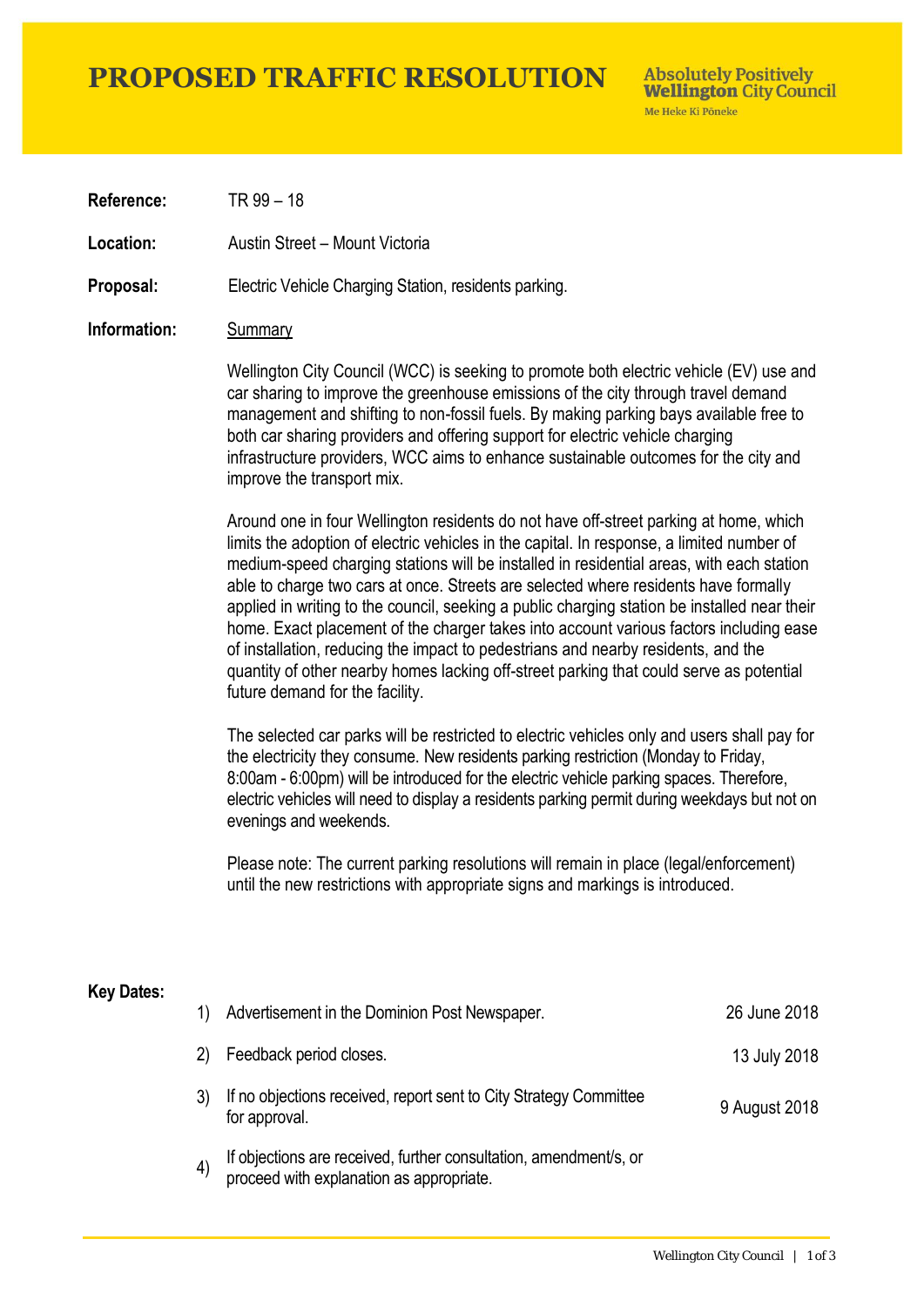# **PROPOSED TRAFFIC RESOLUTION**

## **Legal Description:**

*Add to Schedule B (Class Restricted) of the Traffic Restrictions Schedule* 

| <b>Column One</b>    | <b>Column Two</b>                                                                                                                                                                                       | <b>Column Three</b>                                                                                                                                                                                                                                                           |
|----------------------|---------------------------------------------------------------------------------------------------------------------------------------------------------------------------------------------------------|-------------------------------------------------------------------------------------------------------------------------------------------------------------------------------------------------------------------------------------------------------------------------------|
| <b>Austin Street</b> | Parking place in the form<br>of electric vehicles only<br>parking, at all times.<br>Displaying an Authorised<br><b>Resident Vehicle Parking</b><br>Permit Only, Monday to<br>Friday, $8:00am - 6:00pm.$ | West side, commencing 16.0 metres<br>southwest of its intersection with Pirie<br><b>Street (Grid coordinates)</b><br>$X = 1,749,614.200$ m<br>$Y = 5,426,548.140 \text{ m}$ and extending<br>in a south-westerly direction following<br>the western kerbline for 12.0 metres. |

**Date:** 20/06/18

**Prepared By:** Charles Kingsford **(Principal Traffic Engineer, T/L) Approved By:** Steve Spence **(Chief Advisor, Transport & Infrastructure)**

## **WCC Contact:**

#### Sigurd Magnusson **Sustainability Advisor**

Wellington City Council 101 Wakefield Street / PO Box 2199, Wellington Phone: +64 4 803 8697 Email: electricvehicles@wcc.govt.nz